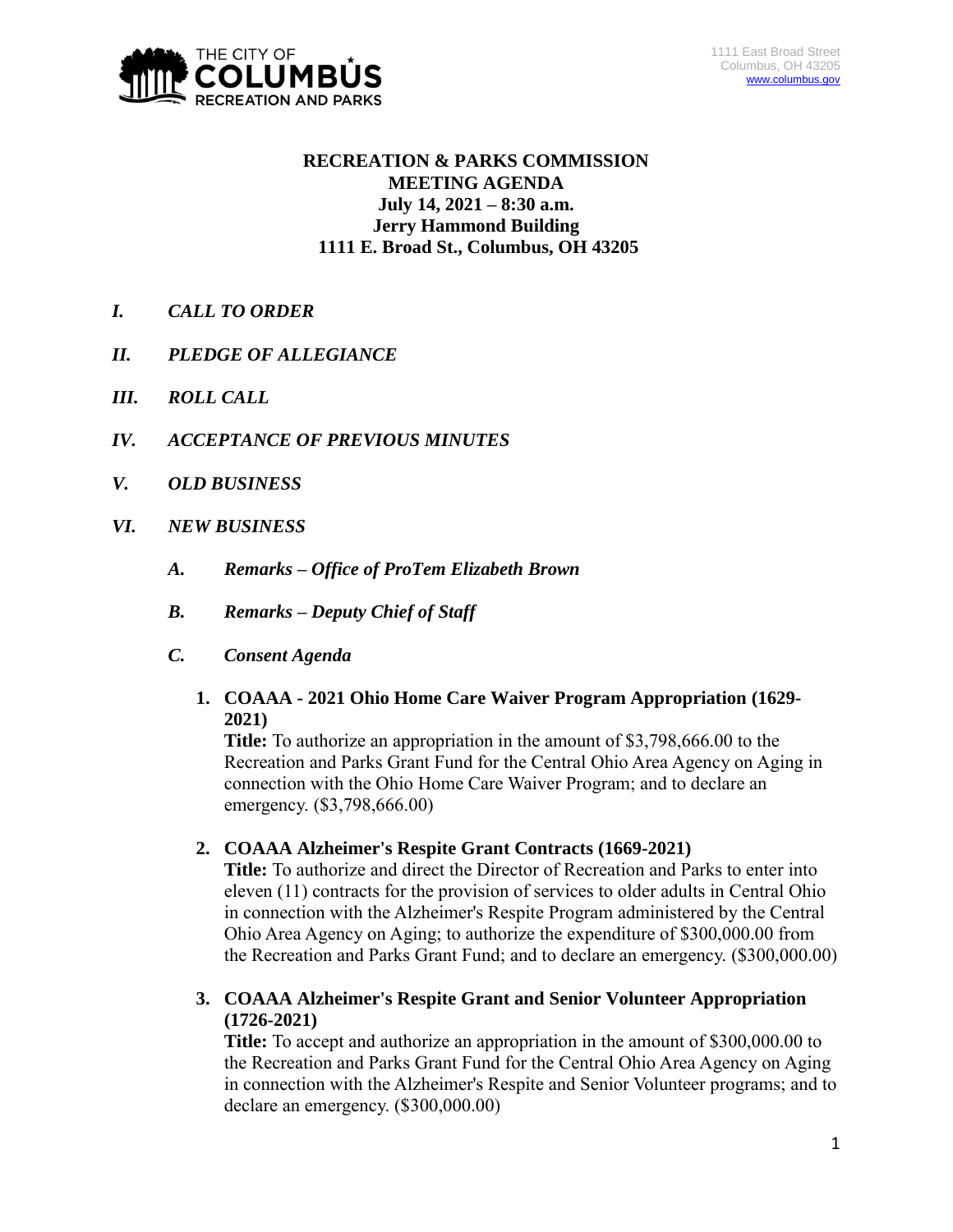

# *D. Administration Agenda*

# **4. Souder Avenue Bike Trail Hire and Acquire (1673-2021)**

**Title:** To authorize the City Attorney to spend City funds to acquire and accept in good faith certain fee simple title and lesser real estate located in the vicinity of Souder Avenue, and contract for associated professional services in order for the Recreation and Parks Department to timely complete the acquisition of Real Estate for the FRA-Souder Avenue Trail, PID 105736 Project; to authorize a transfer and expenditure up to \$150,000.00 within the Recreation and Parks Voted Bond Fund; and to declare an emergency. (\$150,000.00)

### **5. 2021 CDBG Sports Court Lighting (1943-2021)**

**Title:** To authorize the Director of Recreation and Parks to enter into contract with Proline Electric, Inc. for the 2021 CDBG Sports Court Lighting Project; to authorize the appropriation of \$461,460.00 within the CDBG Fund in accordance with the 2021 Amended Annual Action Plan, to authorize the expenditure of \$461,460.00 from the CDBG Fund; and to declare an emergency. (\$461,460.00)

Proposals were originally advertised through Vendor Services and Bid Express, in accordance with City Code Section 329, on June 1, 2021 and received by the Recreation and Parks Department on June 22, 2021. This project was also picked up by various local and regional plan rooms and distributed to their membership. Bids were received from the following companies:

| Company                | Status | Amount       |
|------------------------|--------|--------------|
| Proline Electric, Inc. | (MAJ)  | \$382,965.00 |

Base Bids (before alternates/allowances added to total)

After reviewing the bids that were submitted, it was determined that Proline Electric, Inc. was the lowest and most responsive bidder. Proline Electric, Inc. and all proposed subcontractors have met code requirements with respect to prequalification, pursuant to relevant sections of Columbus City Code Chapter 329.

# **6. 2020-2021 CIP Park Lighting Program (1960-2021)**

**Title:** To authorize the Director of Recreation and Parks to enter into contract with Proline Electric, Inc. for the 2020-2021 CIP Park Lighting Program Project; to authorize the transfer of \$588,951.00 within the Recreation and Parks Voted Bond Fund, to authorize the amendment of the 2020 Capital Improvements Budget; to authorize the expenditure of \$588,951.00 from the Recreation and Parks Voted Bond Fund; and to declare an emergency. (\$588,951.00)

Bids were advertised through Vendor Services, in accordance with City Code Section 329, on June 9, 2021 and received by the Recreation and Parks Department on June 23, 2021. This project was also picked up by various local and regional plan rooms and distributed to their membership. Bids were received from the following companies: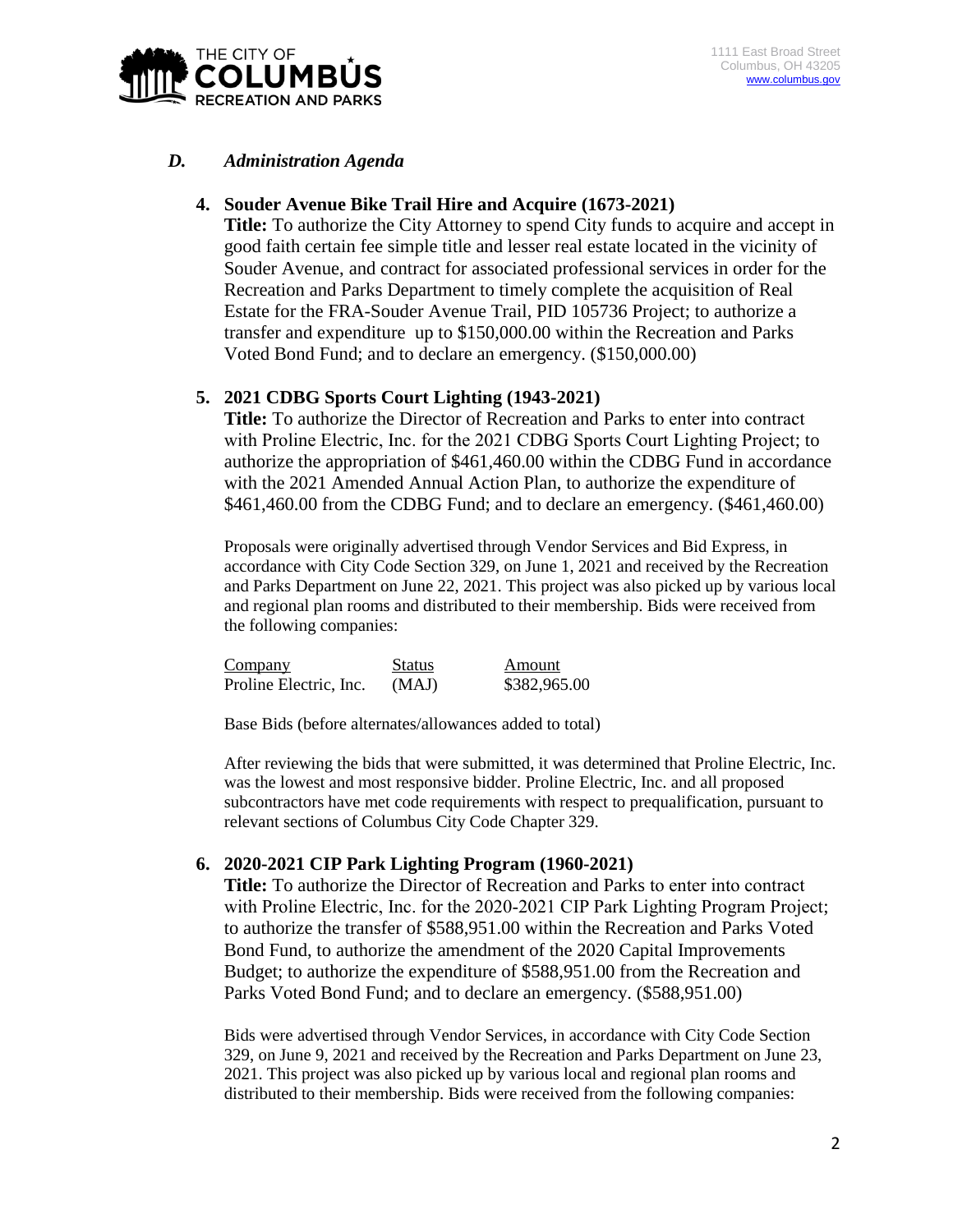

Company Status Amount Proline Electric, Inc. (MAJ)  $$364,927.00$ 

Base Bids (before alternates added to total):

After reviewing the bids that were submitted, it was determined that Proline Electric, Inc. was the lowest and most responsive bidder. Proline Electric, Inc. and all proposed subcontractors have met code requirements with respect to prequalification, pursuant to relevant sections of Columbus City Code Chapter 329.

# **7. 2021 CDBG Shelter Improvements (1944-2021)**

**Title:** To authorize the Director of Recreation and Parks to enter into contract with ProCon Professional Construction Services, Inc. for the 2021 CDBG Shelter Improvements Project; to authorize the appropriation of \$276,068.00 within the CDBG Fund in accordance with the 2021 Amended Annual Action Plan, to authorize the expenditure of \$276,068.00 from the CDBG Fund; and to declare an emergency. (\$276,068.00)

Proposals were originally advertised through Vendor Services and Bid Express, in accordance with City Code Section 329, on May 27, 2021 and received by the Recreation and Parks Department on June 8, 2021. This project was also picked up by various local and regional plan rooms and distributed to their membership. Bids were received from the following companies:

| Company                                         | <b>Status</b> | Amount       |
|-------------------------------------------------|---------------|--------------|
| ProCon Professional Construction Services, Inc. | (MAJ)         | \$240,068.00 |
| R.W. Setterlin Building Company                 | (MAJ)         | \$244,500.00 |

After reviewing the bids that were submitted, it was determined that ProCon Professional Construction Services, Inc. was the lowest and most responsive bidder. ProCon Professional Construction Services, Inc. and all proposed subcontractors have met code requirements with respect to prequalification, pursuant to relevant sections of Columbus City Code Chapter 329.

# **8. 2021 CDBG Playground Improvement - Phase 1 (1950-2021)**

**Title:** To authorize the Director of Recreation and Parks to enter into contract with Snider Recreation, Inc. for the 2021 CDBG Playground Improvements - Phase 1 Project; to authorize the appropriation of \$600,000.00 within the CDBG Fund in accordance with the 2021 Amended Annual Action Plan, to authorize the expenditure of \$600,000.00 from the CDBG Fund; and to declare an emergency. (\$600,000.00)

Proposals were advertised through Vendor Services and Bid Express, in accordance with City Code Section 329, on May 22, 2021 and received by the Recreation and Parks Department on June 17, 2021. This project was also picked up by various local and regional plan rooms and distributed to their membership. Bids were received from the following companies: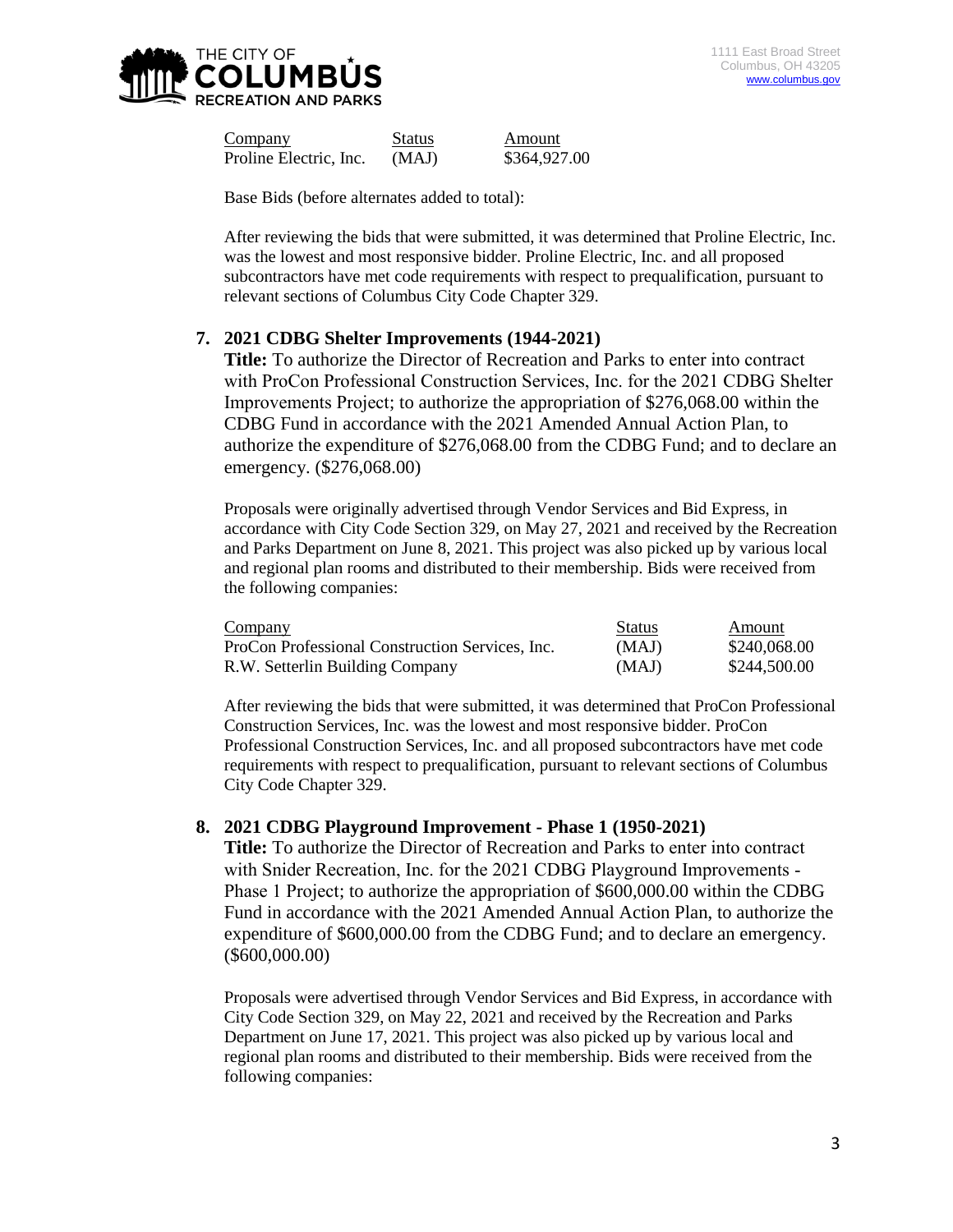

| Company                    | <b>Status</b> | Amount       |
|----------------------------|---------------|--------------|
| Snider Recreation, Inc.    | (MAJ)         | \$500,000.00 |
| <b>Playworld Midstates</b> | (MAJ)         | \$511,595.81 |
| <b>DWA</b> Recreation      | (MAJ)         | \$561,410.32 |

After reviewing the bids that were submitted, it was determined that Snider Recreation, Inc. was the lowest and most responsive bidder. Snider Recreation, Inc. and all proposed subcontractors have met code requirements with respect to prequalification, pursuant to relevant sections of Columbus City Code Chapter 329.

### **9. 2021 CDBG Playground Improvement - Phase 2 (1951-2021)**

**Title:** To authorize the Director of Recreation and Parks to enter into contract with Midstates Recreation for the 2021 CDBG Playground Improvements - Phase 2 Project; to authorize the appropriation of \$560,400.00 within the CDBG Fund in accordance with the 2021 Amended Annual Action Plan, to authorize the expenditure of \$560,400.00 from the CDBG Fund; and to declare an emergency. (\$560,400.00)

Proposals were advertised through Vendor Services and Bid Express, in accordance with City Code Section 329, on May 22, 2021 and received by the Recreation and Parks Department on June 9, 2021. This project was also picked up by various local and regional plan rooms and distributed to their membership. Bids were received from the following companies:

| <b>Company</b>              | <b>Status</b> | Amount       |
|-----------------------------|---------------|--------------|
| <b>Midstates Recreation</b> | (MAJ)         | \$328,212.00 |
| Snider Recreation, Inc.     | (MAJ)         | \$400,000.00 |
| <b>DWA</b> Recreation       | (MAJ)         | \$471,346.71 |

Base Bids (before additional rubberized surface added to total):

After reviewing the bids that were submitted, it was determined that Midstates Recreation was the lowest and most responsive bidder. Midstates Recreation and all proposed subcontractors have met code requirements with respect to prequalification, pursuant to relevant sections of Columbus City Code Chapter 329.

#### **10. 2021 CDBG Playground Improvements - Phase 3 (1946-2021)**

**Title:** To authorize the Director of Recreation and Parks to enter into contract with DWA Recreation for the 2021 CDBG Playground Improvements - Phase 3 Project; to authorize the appropriation of \$495,005.33 within the CDBG Fund in accordance with the 2021 Amended Annual Action Plan, to authorize the expenditure of \$495,005.33 from the CDBG Fund; and to declare an emergency. (\$495,005.33)

Proposals were advertised through Vendor Services and Bid Express, in accordance with City Code Section 329, on May 22, 2021 and received by the Recreation and Parks Department on June 9, 2021. This project was also picked up by various local and regional plan rooms and distributed to their membership. Bids were received from the following companies: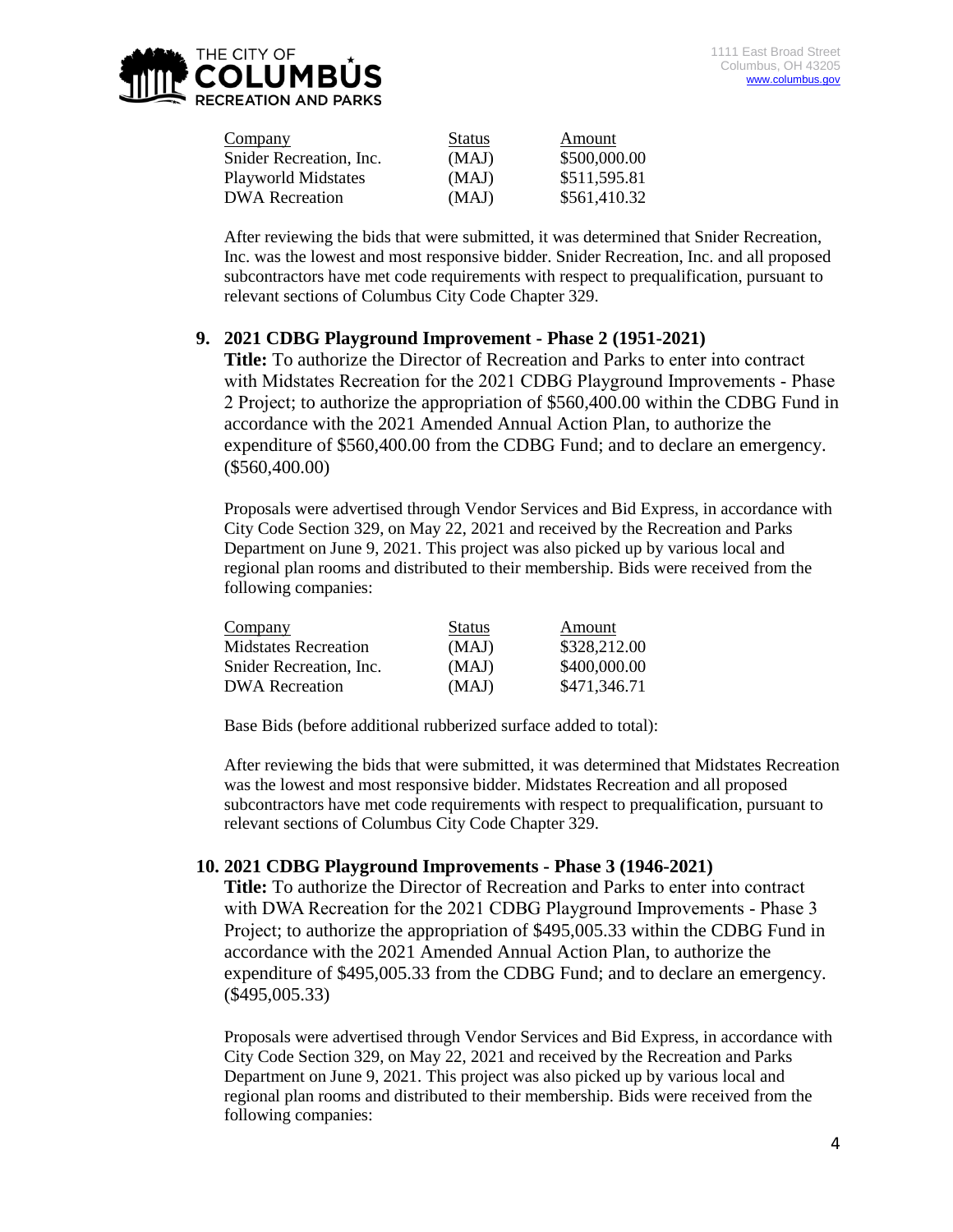

| Company                       | <b>Status</b> | Amount       |
|-------------------------------|---------------|--------------|
| <b>DWA</b> Recreation         | (MAJ)         | \$412,005.33 |
| <b>Midstates Recreation</b>   | (MAJ)         | \$413,363.00 |
| Snider Recreation, Inc. (MAJ) |               | \$480,000.00 |

After reviewing the bids that were submitted, it was determined that DWA Recreation was the lowest and most responsive bidder. DWA Recreation and all proposed subcontractors have met code requirements with respect to prequalification, pursuant to relevant sections of Columbus City Code Chapter 329.

#### **11. Olentangy Trail - Worthington Hills Extension (1952-2021)**

**Title:** To authorize the Director of Recreation and Parks to modify an existing contract with Columbus Asphalt Paving for the Olentangy Trail - Worthington Hills Extension Project; to authorize the transfer of \$28,893.28 within the Recreation and Parks Voted Bond Fund, to authorize the amendment of the 2020 Capital Improvements Budget; to authorize the expenditure of \$28,893.28 from the Recreation and Parks Voted Bond Fund; and to declare an emergency. (\$28,893.28)

### **12. 2021 Capital Staff Augmentation Services (1990-2021)**

**Title:** To authorize the Director of Recreation and Parks to enter into five separate task order contracts with DLZ Corp., Prime AE Group, OHM Advisors, GPD Group, and OA Spencer to provide professional Architectural and Engineering Services; for a total appropriation not to exceed \$1,100,000.00 from the Recreation and Parks Voted Bond Fund; and to declare an emergency. (\$1,100,000.00)

RFP's were sent to our pre-qualified consultants listed above, in accordance with City Code Section 329, on May 27, 2021 and received by the Recreation and Parks Department on June 10, 2021.

Consultants received request and had been pre-qualified in accordance with Columbus City Code, Title 3, Section 329.26 and by Ordinance 2453-2018. Selection was a quality based selection and costs for services were not requested.

| <b>Status</b> | Amount* |
|---------------|---------|
| (MBE)         | N/A     |
| (MBE)         | N/A     |
| (MBE)         | N/A     |
| (MAJ)         | N/A     |
| (MAJ)         | N/A     |
|               |         |

\*Note, design contracts are quality based selections and not based on price. Costs were not requested nor where they part of this evaluation.

In accordance with City Code, a selection team evaluated the proposals and recommended that each be selected to perform the work. The firms were chosen based on their referenced projects, experience, qualifications, availability, timeline, and project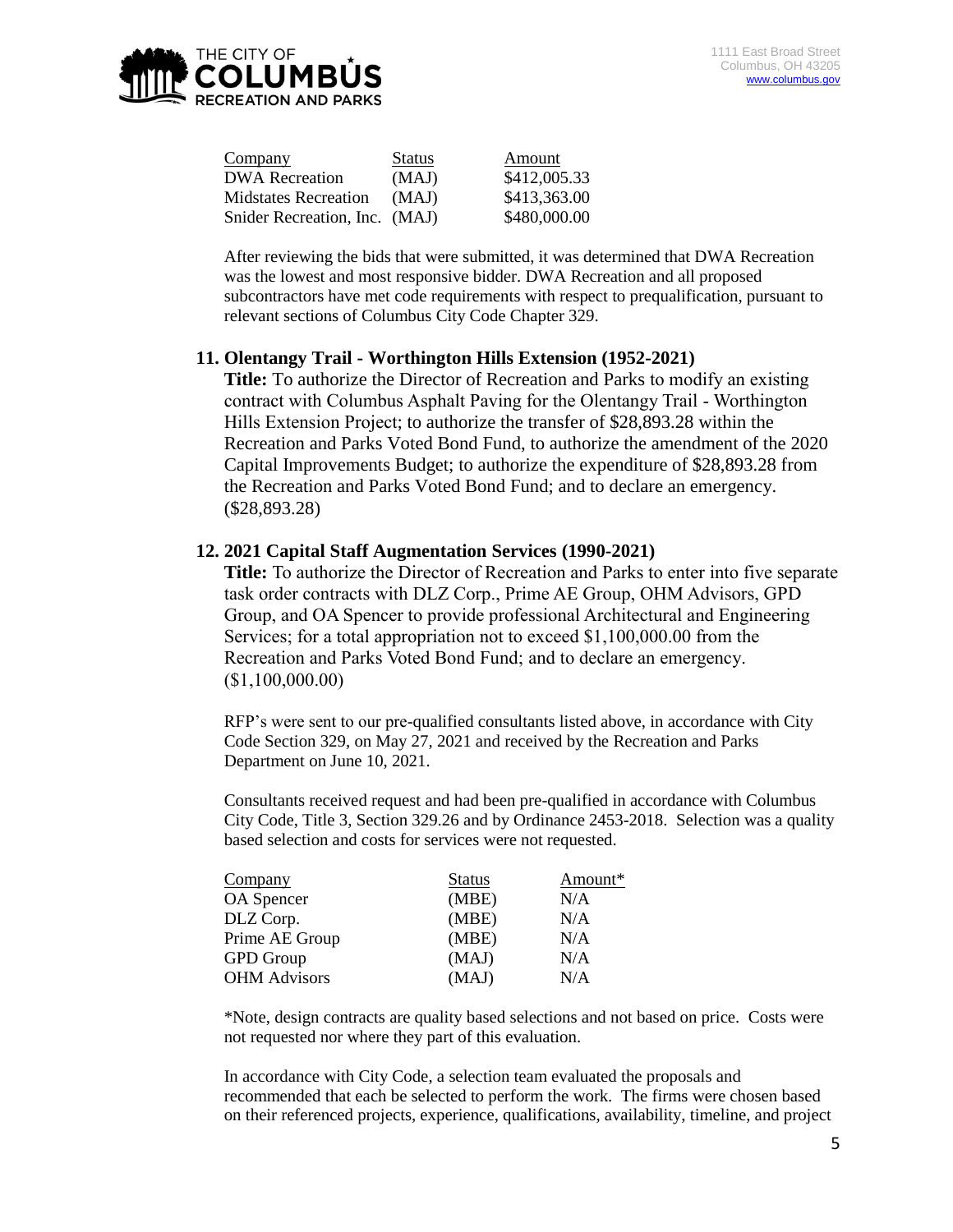

approach.

#### **13. Raymond / Wilson Memorial Golf Course Irrigation Design (1994-2021)**

**Title:** To authorize the Director of the Recreation and Parks Department to enter into contract with Technical Choice, LLC.to provide professional services for the design phase of the Raymond Memorial Golf Course Irrigation Improvement; to authorize an expenditure of \$74,320.00 from the Recreation and Parks Voted Bond Fund; and to declare an emergency. (\$74,320.00)

Bids were advertised through Vendor Services, in accordance with City Code Section 329, on May 11, 2021 and were received by the Recreation and Parks Department on May 26, 2021. The following company(s) responded to the Departments Request for Proposals:

| Company                      | Status | Amount* |
|------------------------------|--------|---------|
| <b>Technical Choice, LLC</b> | (MAJ)  | N/A     |

In accordance with City Code, the proposals were evaluated and we recommend Technical Choice to be selected to perform the work. The firm was chosen based on their referenced projects, experience, qualifications, availability, timeline, and project approach. It is worth noting that Technical Choice provided these very same services for Champions Golf Course and produced a successful project.

\*Note, design contracts are quality based selections and not based on price. Costs were not requested nor where they part of this evaluation.

#### **14. Creative Campus Design (2037-2021)**

**Title:** To authorize the Director of the Recreation and Parks Department to enter into contract with Moody Nolan to provide design services for the Creative Campus facility and park at 51 S. Douglass St. and to authorize an expenditure of \$1,767,230.00 from the Recreation and Parks Voted Bond Fund; and to declare an emergency. (\$1,767,230.00)

Proposals were advertised through Vendor Services, in accordance with City Code Section 329, on March 26, 2021 and received by the Recreation and Parks Department on April 16, 2021. Proposals were received from the following companies:

| Company                                                  | Status | Amount* |
|----------------------------------------------------------|--------|---------|
| Abbot Studios architects $+$ planners $+$ designers, LLC | (MAJ)  | N/A     |
| <b>BBCO</b> Design LLC                                   | (MBE)  | N/A     |
| Design Group                                             | (MAJ)  | N/A     |
| <b>JKURTZ</b> Architects                                 | (MAJ)  | N/A     |
| Legat Architects, Inc.                                   | (MAJ)  | N/A     |
| Meyers + Associates Architecture                         | (MAJ)  | N/A     |
| <b>MSA</b> Design                                        | (MAJ)  | N/A     |
| Moody Nolan                                              | (MBE)  | N/A     |
| Prime AE                                                 | (MBE)  | N/A     |
| <b>Schooley Caldwell</b>                                 | (MAJ)  | N/A     |
| <b>Triad Architects</b>                                  | (MAJ)  | N/A     |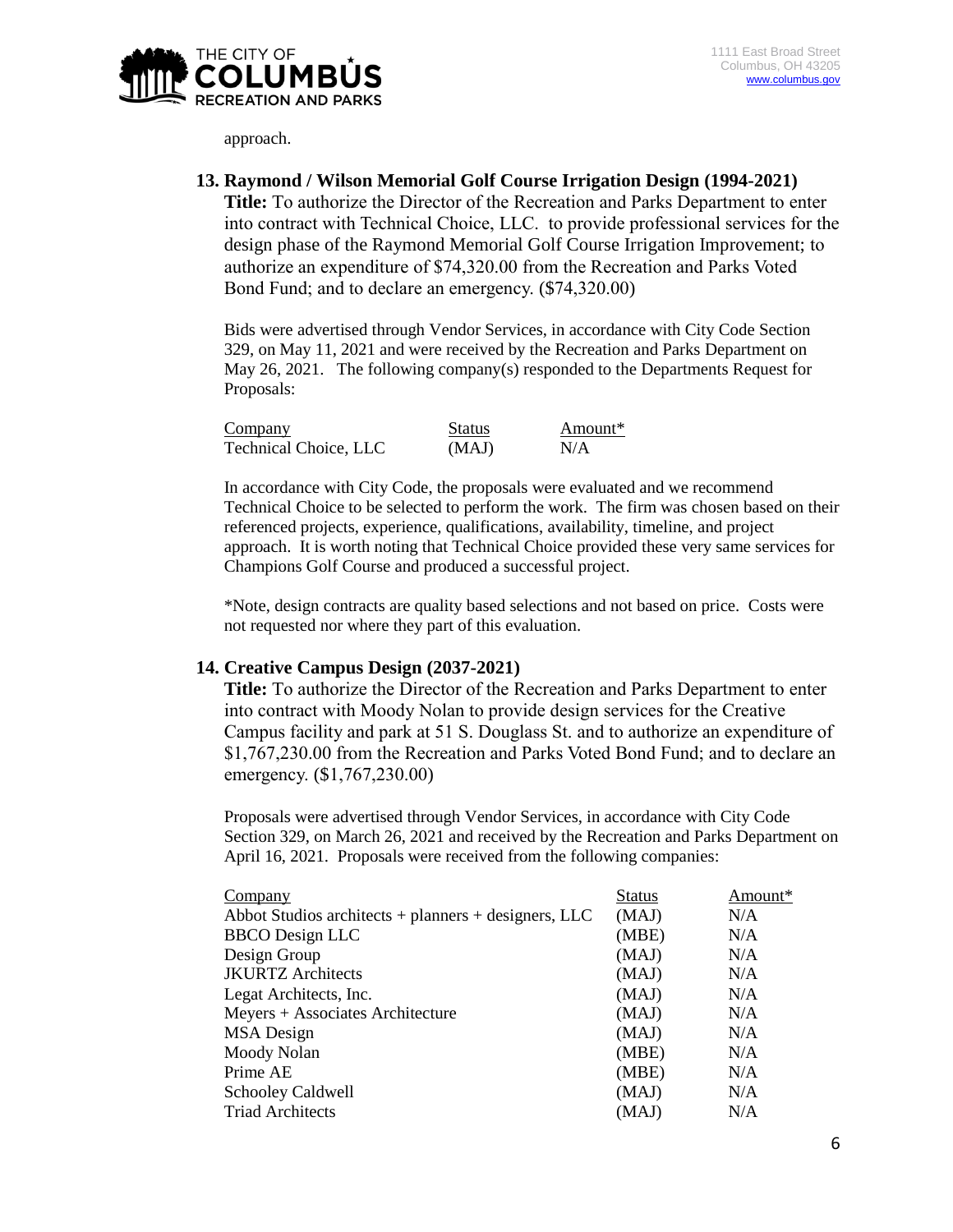

WSA (MAJ) N/A

\*Note, design contracts are quality based selections and not based on price. Costs were not requested nor where they part of this evaluation.

In accordance with City Code, a selection team evaluated the proposals and recommended Moody Nolan be selected to perform the work. The firm was chosen based on their referenced projects, experience, qualifications, availability, timeline, and project approach.

# **15. Alkire Park Phase 1 Design (2038-2021)**

**Title:** To authorize the Director of the Recreation and Parks Department to enter into contract with GPD Group to provide professional engineering services for the Alkire Park Phase 1 Design and to authorize an expenditure of \$116,998 from the Recreation and Parks Voted Bond Fund; and to declare an emergency.

Proposals were advertised to three pre-qualified A/E firms that were pre-qualified through the bi-annual Request for Statement of Qualification (RFSQ) process through Vendor Services, in accordance with City Code Section 329, on May 3rd, 2021 and received by the Recreation and Parks Department on May  $17<sup>th</sup>$ , 2021. Request for proposals were sent to the following companies:

| Company                        | <b>Status</b> | Amount* |
|--------------------------------|---------------|---------|
| EDG, Inc.                      | (MAJ)         | N/A     |
| <b>GPD</b> Group               | (MAJ)         | N/A     |
| The Mannik & Smith Group, Inc. | (MAJ)         | N/A     |

\*Note, design contracts are quality based selections and not based on price. Costs were not requested nor where they part of this evaluation.

In accordance with City Code, a selection team evaluated the proposals and recommended GPD Group be selected to perform the work. The firm was chosen based on their referenced projects, experience, qualifications, availability, timeline, and project approach.

# **16. Alkire Woods Park Improvements and Land Exchange (2014-2021)**

**Title:** To authorize the Director of Recreation and Parks to formally exchange one parcel split of parkland within Alkire Woods Park and accept and dedicate two parcel splits from an adjacent private owner for additional parkland within Alkire Woods Park, to authorize the Director of Recreation and Parks to grant temporary construction easements and a permanent drainage easement, together with any other necessary documents, serving the overall development of Allmon Run, by DR Horton-Indiana, LLC in the vicinity of Alkire Lakes Drive; and to declare an emergency. (\$0.00)

# **17. Urban Forestry Master Plan Implementation 2020-2021 (2040-2021)**

**Title:** To authorize the Director of Recreation and Parks to establish auditor's certificates and authorize expenditures in order to implement the Urban Forestry Master Plan is requesting the authorization of \$1,455,000.00 in voted bond funds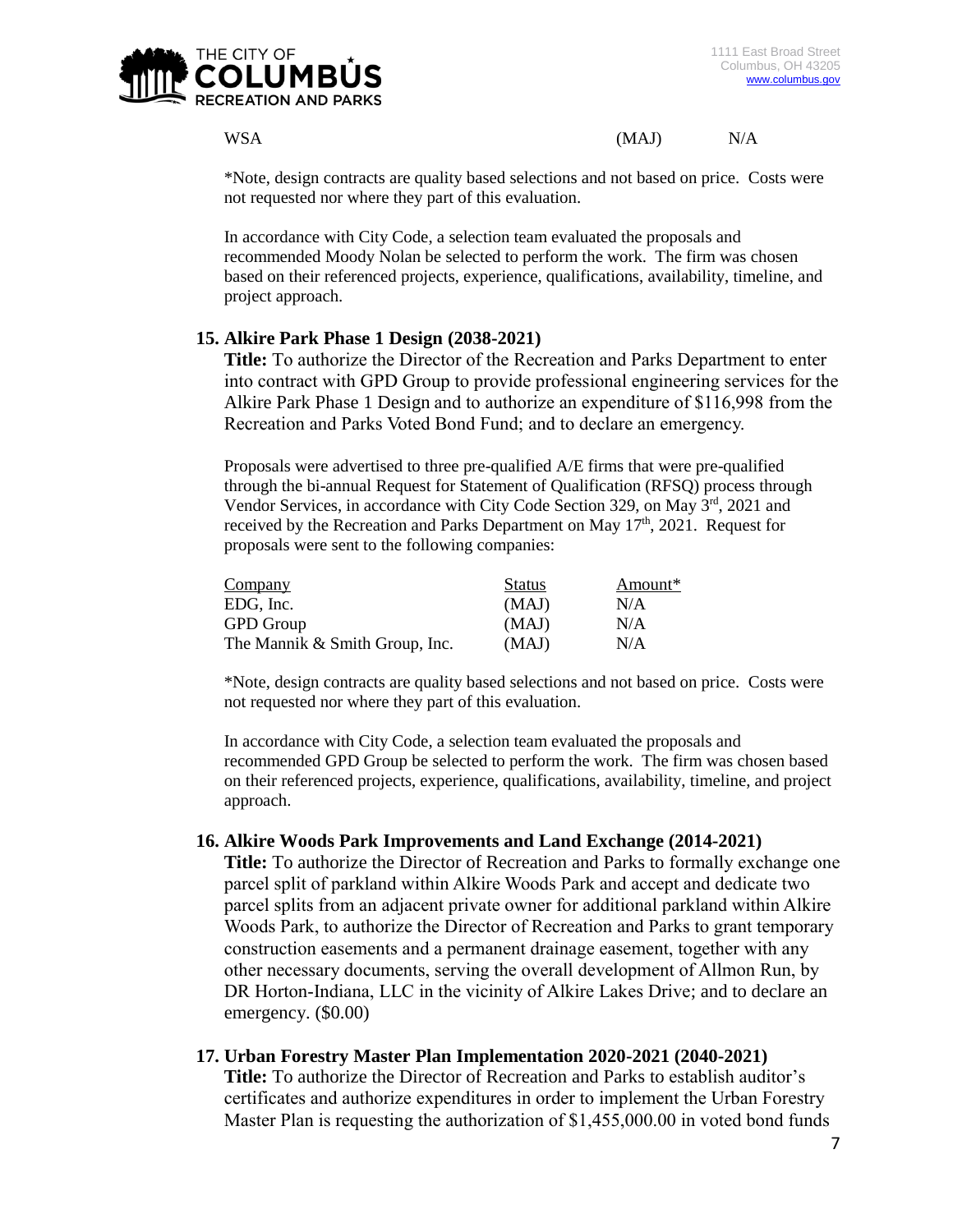

and authorization for the Director of the Recreation and Parks Department to enter into various contracts relating to the Urban Forestry Master Plan's implementation, and to declare an emergency. (\$1,455,000.00)

# **18. Event Permitting Software (2039-2021)**

**Title:** To authorize the Director of Recreation and Parks to enter into a contract with Event Approvals, Inc. (a.k.a. "EPROVAL") to design and build a custom special events software management program for the department, provide staff training, and support, maintain and service the program for a period of three years. (\$135,000.00)

# **19. Stockbridge Elementary School Demolition 2021 (1991-2021)**

**Title:** To authorize the Director of Recreation and Parks to enter into contract with Watson General Contracting for the Stockbridge Elementary School Demolition and to authorize an expenditure of \$200,000.00 from the Recreation and Parks Voted Bond Fund; and to declare an emergency. (\$200,000.00)

Proposals were advertised through Vendor Services, in accordance with City Code Section 329, on June 3, 2021 and received by the Recreation and Parks Department on June 23, 2021.

| Company                           | <b>Status</b> | Amount       |
|-----------------------------------|---------------|--------------|
| <b>Watson General Contracting</b> | (MAJ)         | \$174,950.00 |
| Reclaim Company, LLC              | (MAJ)         | \$259,588.00 |

After reviewing the bids that were submitted, it was determine that Watson General Contracting was the lowest and most responsive bidder.

Watson General Contracting and all proposed subcontractors have met code requirements with respect to prequalification, pursuant to relevant sections of Columbus City Code Chapter 329.

# **20. John Burroughs and Linden Park and Community Center Leases – Columbus City Schools (2041-2021)**

Title: To authorize the Director of Recreation and Parks to enter into two (2) lease agreements with The Columbus Public Schools (Hereinafter "CCS") for two (2) community playgrounds:

- 1) Playground and shelter improvement John Burroughs Elementary School, located at 551 S. Richardson Ave., Columbus, Ohio 43204. This lease will be for 2021 through 2031. City of Columbus will be the lessee of this property owned by CCS. City of Columbus will maintain the City assets; playground and shelter.
- 2) New playground install at Linden Park and Community Center, located at 1350 Briarwood Ave, Columbus, Ohio 43211. City of Columbus will be the lessor of this lease, as City of Columbus owns the Linden Park and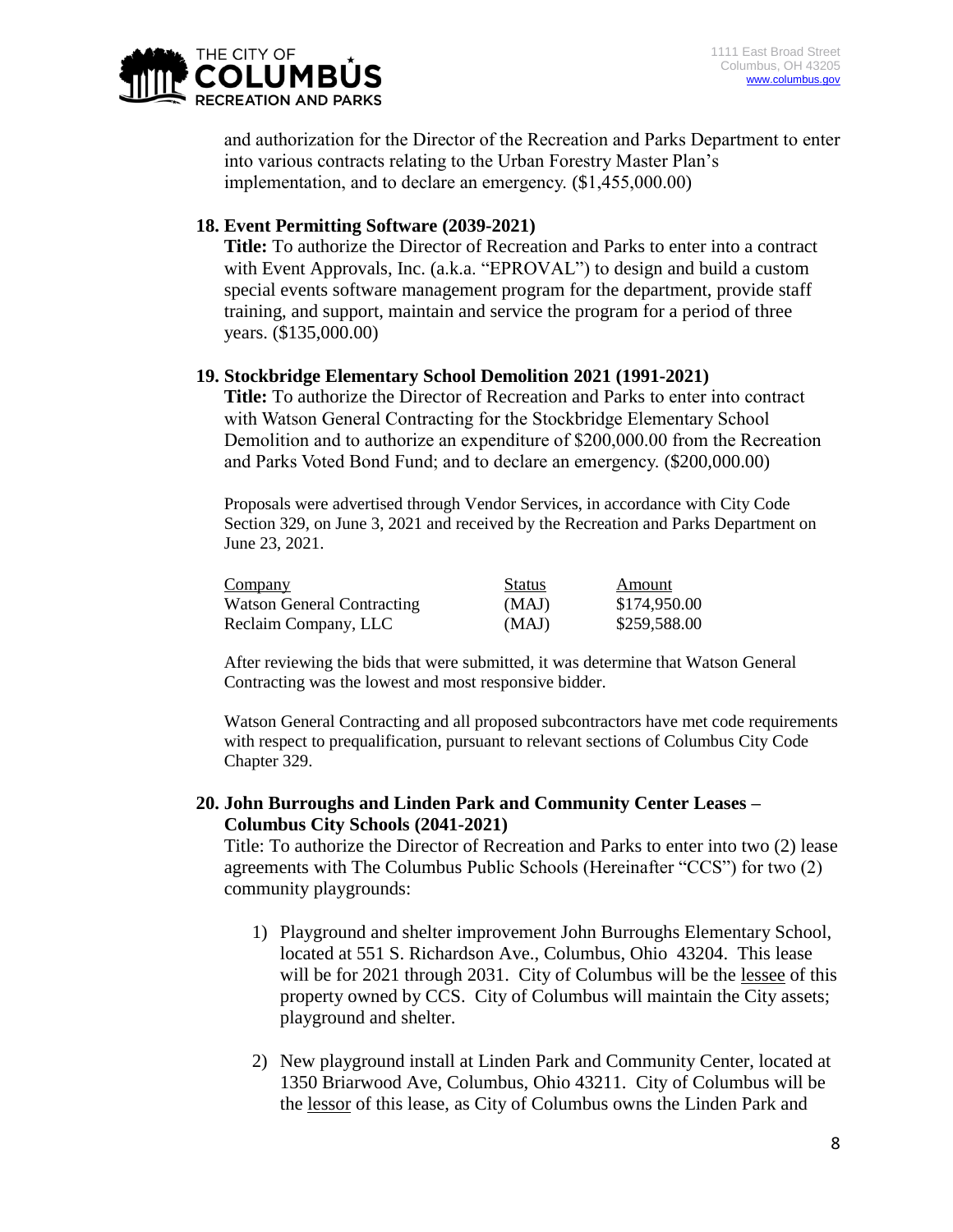

Community Center. CCS will maintain the playground and associated fencing.

# **21. Old Oaks Gazebo Electrification (2042-2021)**

**Title:** To authorize the Director of Recreation and Parks to enter into contract with Tyevco, Inc. for Old Oaks Gazebo Electrification and to authorize an expenditure of \$50,000 from the Urban Recovery Infrastructure Fund (UIRF); and to declare an emergency. (\$50,000.00)

Proposals were advertised through Vendor Services, in accordance with City Code Section 329, on June  $9<sup>th</sup>$ , 2021 and received by the Recreation and Parks Department on June 22nd, 2021.

| Company      | <b>Status</b> | Amount      |
|--------------|---------------|-------------|
| Tyevco, Inc. | (MAJ)         | \$45,196.00 |

After reviewing the bids that were submitted, it was determine that Tyevco, Inc. was the lowest and most responsive bidder.

Tyevco, Inc. and all proposed subcontractors have met code requirements with respect to prequalification, pursuant to relevant sections of Columbus City Code Chapter 329.

### **22. Maloney Park Improvements (2043-2021)**

**Title:** To authorize and direct the Director of Recreation and Parks to enter into contract with Procon Professional Construction Services Inc. for Maloney Park Improvements and to authorize an expenditure of \$327,000.00 from the Urban Infrastructure Recovery Funds (UIRF); and to declare an emergency. (\$327,000.00)

Proposals were advertised through Vendor Services, in accordance with City Code Section 329, on June  $9<sup>th</sup>$ , 2021 and received by the Recreation and Parks Department on June 22nd, 2021.

| Company | <b>Status</b> | Amount       |
|---------|---------------|--------------|
| Procon  | (MAJ)         | \$291,303.00 |
| Tyevco  | (MAJ)         | \$318,600.00 |

After reviewing the bids that were submitted, it was determine that Procon Professional Construction Services Inc was the lowest and most responsive bidder.

Procon Professional Construction Services Inc and all proposed subcontractors have met code requirements with respect to prequalification, pursuant to relevant sections of Columbus City Code Chapter 329.

# **23. Adaptive Sports Connection Lease (2044-2021)**

**Title:** To authorize and direct the Director of Recreation and Parks with the approval of the Director of Finance and Management and the Director of the Department of Public Utilities to enter into lease agreements with the Adaptive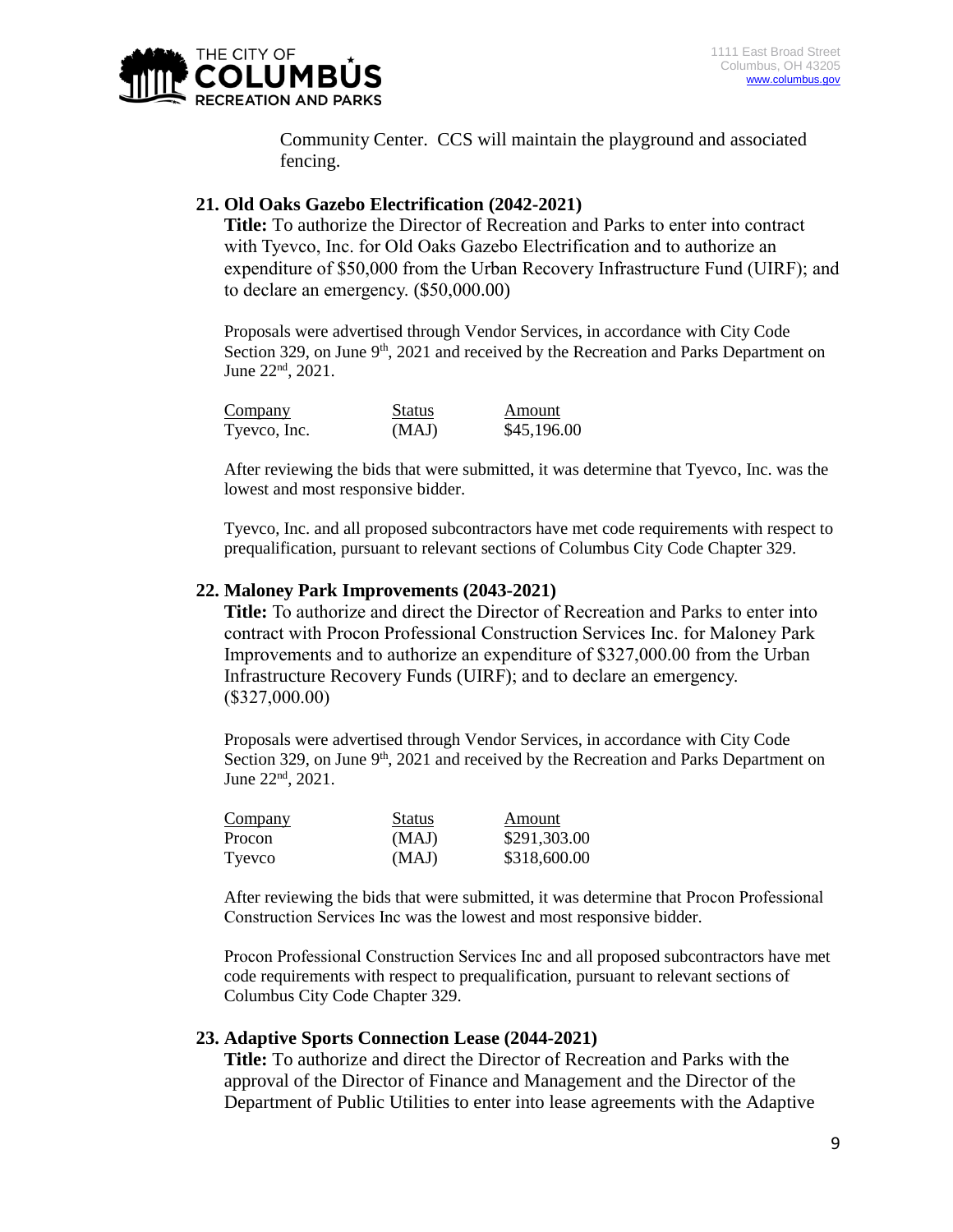

Sports Connection (Hereinafter "ASC") in conjunction with their adaptive sports activities from O'Shaughnessy Reservoir; and to declare an emergency.

# **24. Main Park Sign Replacement Project (2045-2021)**

**Title:** To authorize and direct the Director of Recreation and Parks to enter into contract with DaNite Sign Company for the Main Park Sign Replacement Project and to authorize an expenditure of \$48,000.00 from the Recreation and Parks Voted Bond Fund; and to authorize an expenditure of \$32,000.00 from the Recreation and Parks Voted Bond Fund for CRPD to procure HDPE raw material; and to declare an emergency. (\$48,000.00)

Proposals were advertised through Vendor Services, in accordance with City Code Section 329, on April 23<sup>rd</sup>, 2021 and received by the Recreation and Parks Department on June  $22^{\text{nd}}$ ,  $2021$ .

| Company              | <b>Status</b> | Amount      |
|----------------------|---------------|-------------|
| Custom Sign & Design | (MAJ)         | \$9,650.00  |
| MP Dory              | (MAJ)         | \$17,950.00 |
| DaNite Sign Company  | (MAJ)         | \$7,695.00  |

After reviewing the bids that were submitted, it was determine that DaNite Sign Company was the lowest and most responsive bidder.

DaNite Sign Company and all proposed subcontractors have met code requirements with respect to prequalification, pursuant to relevant sections of Columbus City Code Chapter 329.

- *E. Recreation & Program Services Agenda – No Legislation*
- *F. Parks Operations & Maintenance Agenda – No Legislation*
- *G. Youth & Family Development Agenda – No Legislation*

# *VI. DEPARTMENT & PROJECT UDPATES*

# *VII. CRP FOUNDATION UPDATE*

#### *VIII. DIVISION UPDATES*

- *A. COAAA - Executive Director, Cindy Farson*
- *B. Community Relations – Chief Communications Officer, Kerry Francis*
- *C. Parks Maintenance & Operations - Assistant Director, Troy Euton*
- *D. Recreation & Program Services – Assistant Director, Jack Castle*
- *E. Youth & Family Development - Assistant Director, Eric Brandon*

# *IX. DIRECTOR'S COMMENTS*

# *XI. COMMISSION COMMENTS*